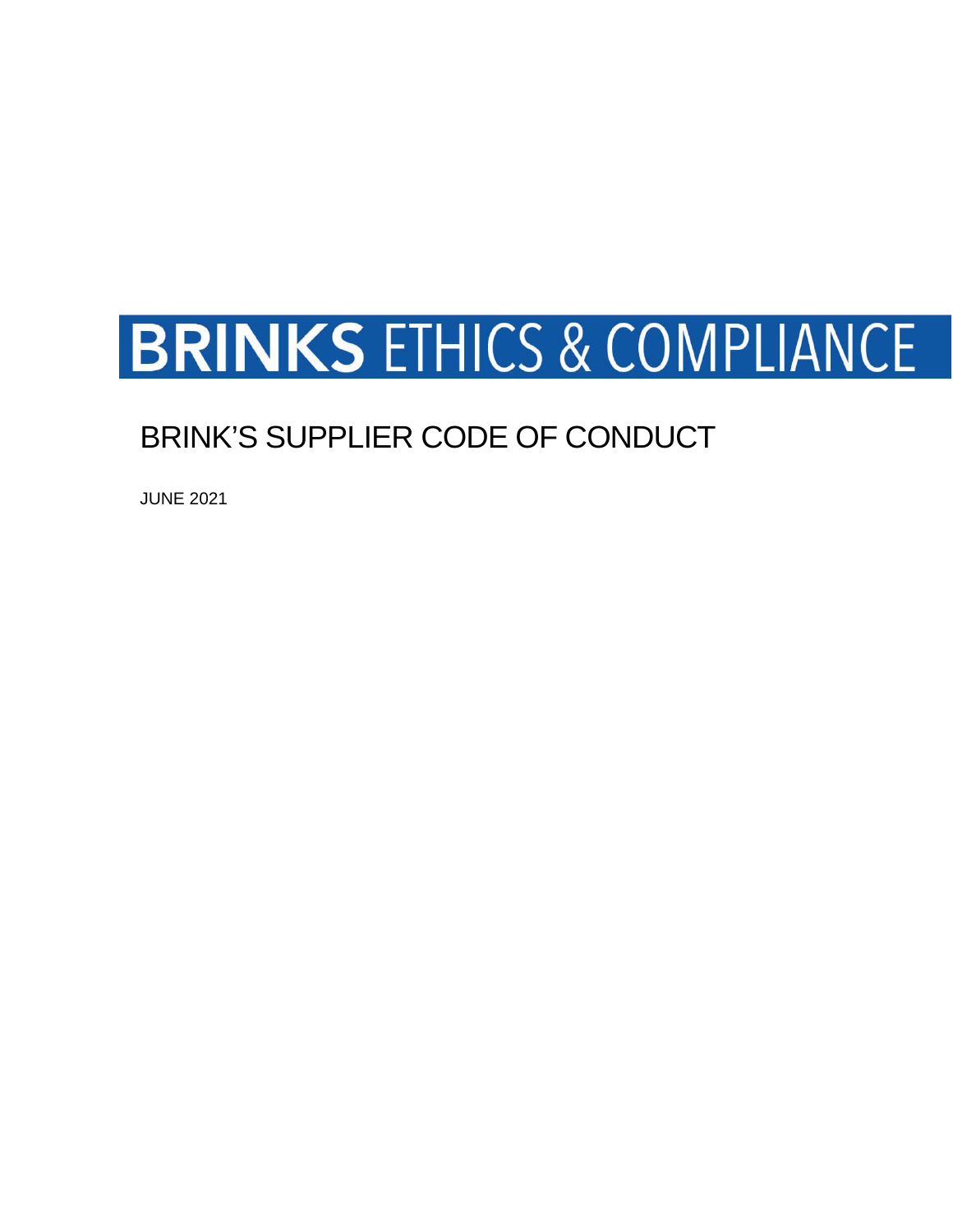# **TABLE OF CONTENTS**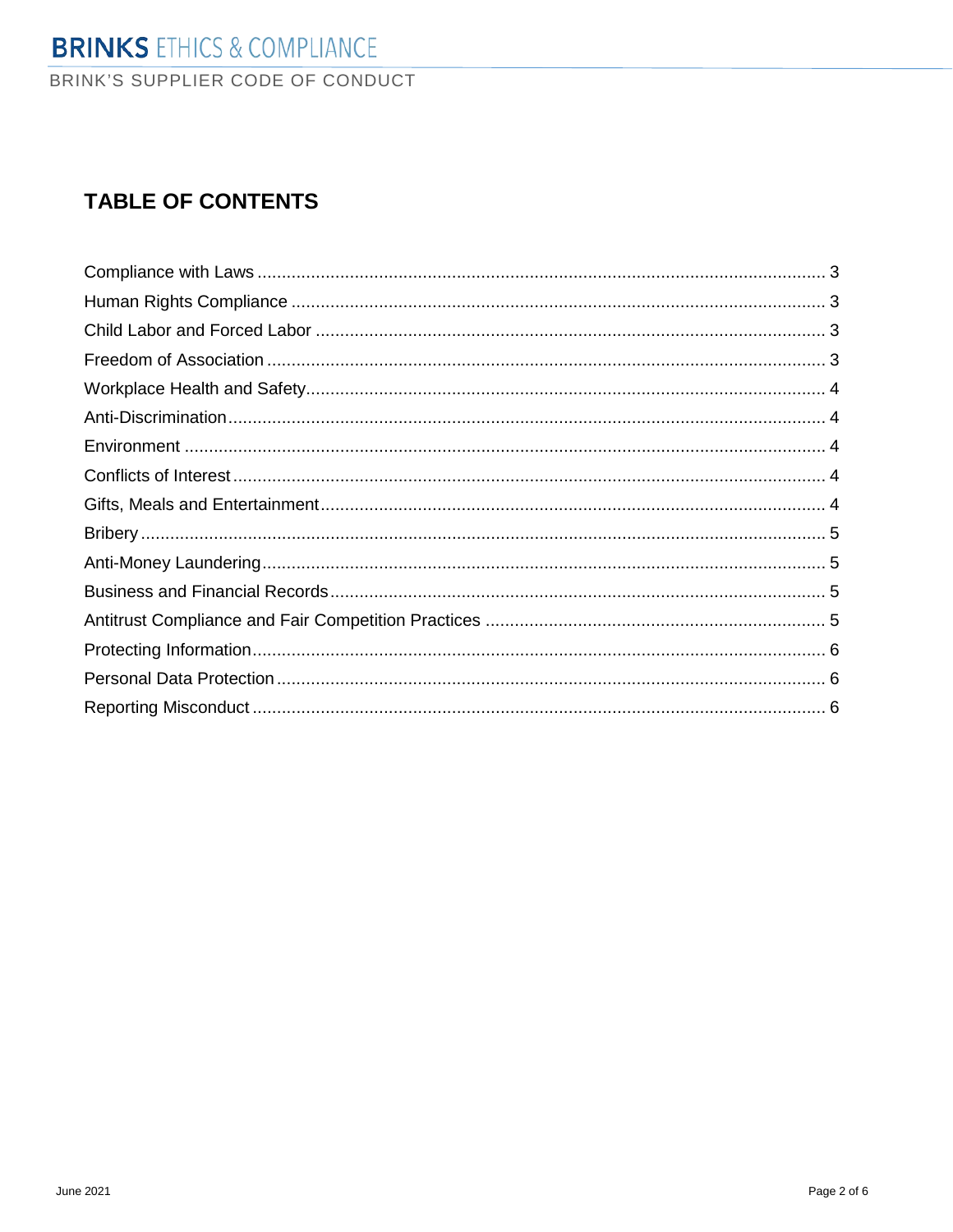BRINK'S SUPPLIER CODE OF CONDUCT

Brink's and its respective divisions, subsidiaries and affiliates worldwide (collectively, "Brink's") is committed to conducting its business with the utmost integrity and in compliance with all applicable laws, rules and regulations and to partner with businesses that share that commitment.

This code of conduct applies to everyone – suppliers, vendors, contractors, licensees and agents (collectively, "Suppliers") - that supply products and/or services to Brink's. This code defines our minimum expectations.

#### <span id="page-2-0"></span>**Compliance with Laws**

All Brink's suppliers (including subcontractors) must, comply with all applicable international, national, state and local laws and regulations; including, but not limited to, those related to labor, immigration, health and safety and the environment. Non-compliance, with this code or any applicable law or regulation, will result in the immediate termination of the business relationship.

#### <span id="page-2-1"></span>**Human Rights Compliance**

As a member of the UN Global Compact, Brink's is committed to supporting the UN's principles regarding Human Rights. We expect our commitment to these principles to be reflected in the operations of all our supplier partners.

Suppliers must comply (and ensure that each of their subcontractors also complies) with all applicable human rights laws, statutes, regulations and codes including but not limited to the UK Modern Slavery Acts 2015.

Suppliers will implement due diligence procedures with their own suppliers, subcontractors and other participants in their supply chains to ensure there are no human rights violations including, but not limited to slavery, child labor or human trafficking in their supply chain. If a vendor becomes aware of any violations within their supply chain, they must notify Brink's immediately.

#### <span id="page-2-2"></span>**Child Labor and Forced Labor**

Brink's does not tolerate the use of underage or forced labor and will not knowingly work with any supplier that uses either of these groups as workers. Suppliers must only employ workers who meet the applicable minimum legal age requirement as well as complying with all other applicable child labor laws. Brink's supports the guiding principles of the UN Global Compact including the effective abolition of child and forced labor and expects its suppliers to adhere to those principles as well.

Suppliers must ensure that employees work in compliance with applicable laws pertaining to regular working hours and overtime hours; this includes breaks, holiday, and maternity and paternity leaves.

#### <span id="page-2-3"></span>**Freedom of Association**

We seek suppliers who productively engage workers and value them as critical assets to sustainable business success. Suppliers must respect their workers' rights to associate together regarding working conditions, and to join unions, form work councils and engage in labor negotiations, including collective bargaining. Suppliers will not intimidate or harass any worker who participates in such associations.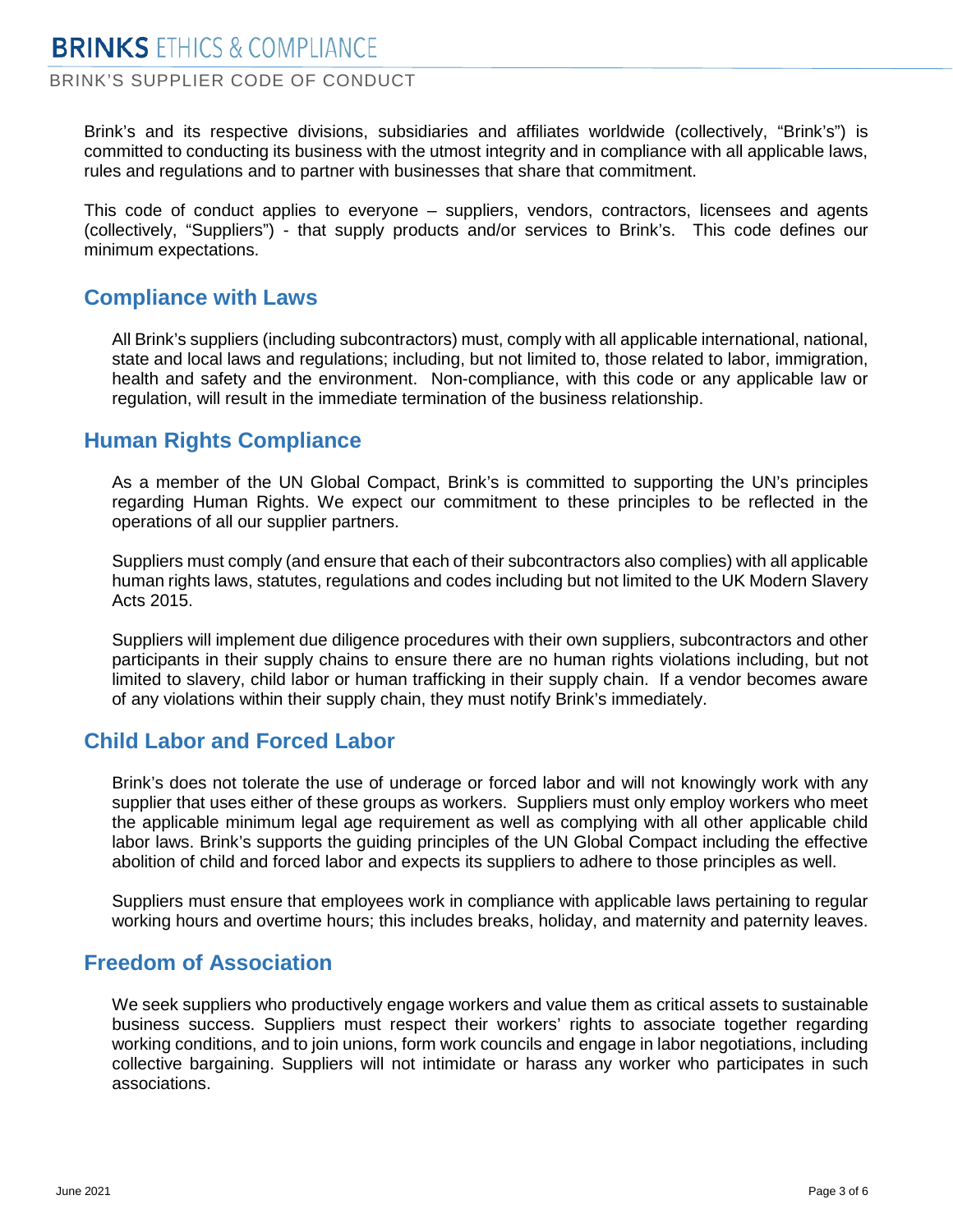## <span id="page-3-0"></span>**Workplace Health and Safety**

Suppliers must provide a safe and healthy working environment, in accordance with local laws, for all employees that seeks to minimize occupational safety hazards by including appropriate safety controls, and procedures, preventative maintenance, and protective equipment.

#### <span id="page-3-1"></span>**Anti-Discrimination**

At Brink's we respect individual and cultural differences and do not tolerate discrimination.

Suppliers are expected to maintain a discrimination-free workplace and to employ legally-eligible workers based upon on their abilities, rather than their race, color, sex, pregnancy status, gender identity, marital status, political opinions, religion, age, disability, sexual orientation, social origin, national origin or any other characteristics unrelated to an individual's ability to perform the work required by the job.

At Brink's one of our core values is diversity and inclusion. We expect our suppliers will engage in sourcing processes that promote equal opportunities.

#### <span id="page-3-2"></span>**Environment**

Brink's expects its suppliers to ensure that facilities comply with environmental laws, including all laws related to waste disposal, air emissions, discharges, toxic substances and hazardous waste disposal. Suppliers must validate that all input materials and components were obtained from permissible sources consistent with international treaties and protocols in addition to local laws and regulations. Additionally, suppliers are expected to continually look for ways to minimize waste, emissions and discharge in their operations, products and services and to establish and maintain programs that encourage continuous improvement.

#### <span id="page-3-3"></span>**Conflicts of Interest**

Employees of Brink's are required to always act in the best interest of the company. Accordingly, employees should not have relationships, financial or otherwise, with any supplier that might conflict, or appear to conflict, with the employee's obligation to act in the best interest of Brink's.

Suppliers are required to avoid actions that may result in conflicts of interest, which include offering, providing, or reimbursing personal gifts, favors, personal travel expenses, lodging, or other housing, services of any kind, excessive meals or entertainment (see details below), or any other thing of value to Brink's employees with the intent to influence business decisions.

#### <span id="page-3-4"></span>**Gifts, Meals and Entertainment**

<span id="page-3-5"></span>Employees of Brink's are prohibited from accepting anything more than modest gifts, meals and entertainment from Suppliers. Gifts of cash, or cash equivalents, such as gift cards, are never allowed. Supplier's employees are subject to the same limits described in this section when offered gifts, meals or entertainment by Brink's employees, customers, or other business partners.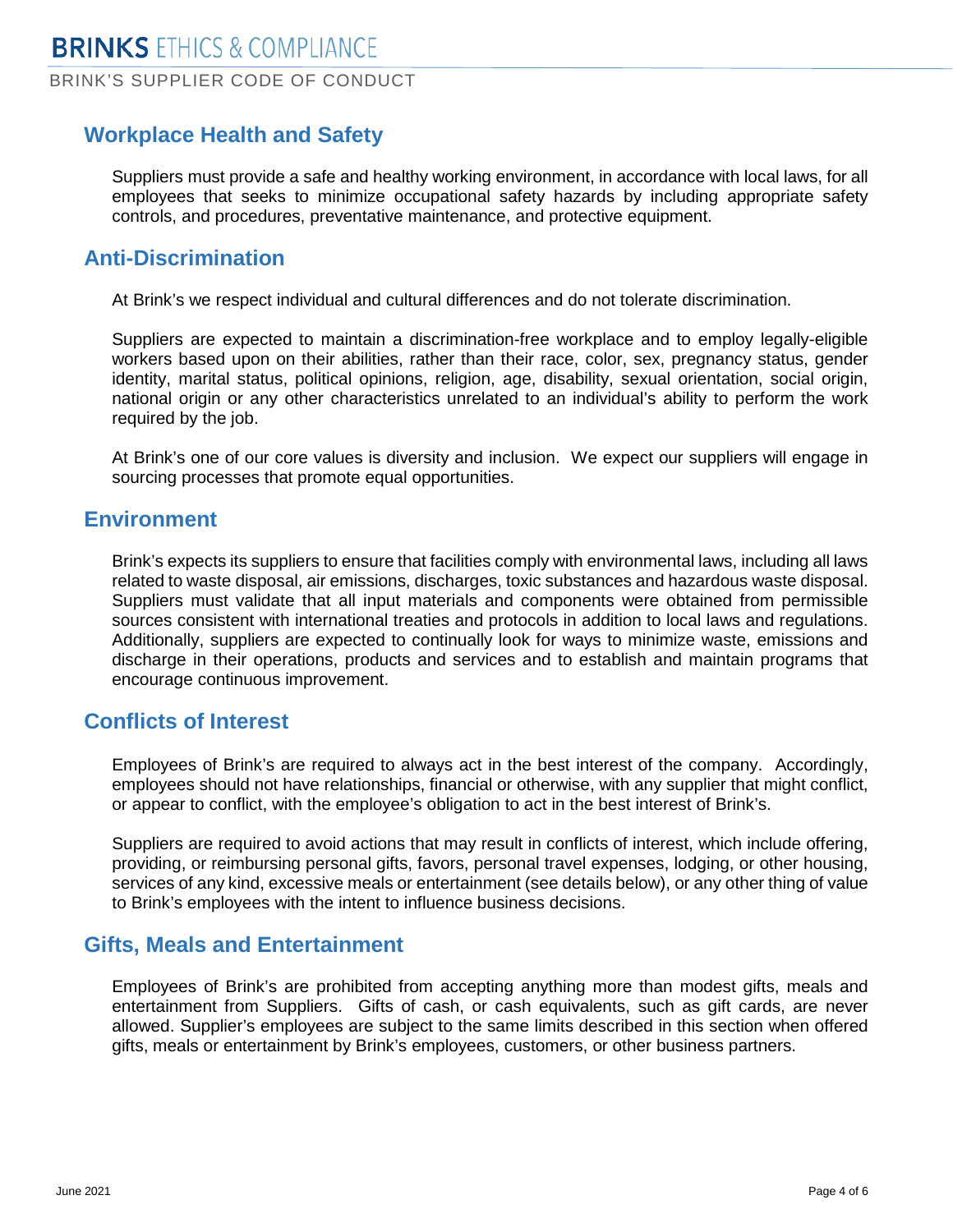# **Bribery**

Integrity is one of Brink's core values and we expect our supplier partners to adhere to the highest ethical standards in their business practices. Suppliers acting on behalf of Brink's must comply with the U.S. Foreign Corrupt Practices Act and the UK Bribery Act, as well as all local laws dealing with bribery of government officials. Suppliers may not transfer anything of value, directly or indirectly, to any government official, employees of a government, or political party, in order to influence or obtain any improper benefit or advantage in connection with any transaction that involves Brink's.

Suppliers may not give anything of value to a government official on behalf of Brink's (or in the course of interacting with the government on behalf of Brink's) without prior written approval from Brink's legal counsel, which may be obtained through the supplier's primary contact/relationship manager at Brink's.

Brink's also prohibits commercial bribery. Suppliers must keep a written accounting of all payments (including any gifts, meals, entertainment or anything else of value) made on behalf of Brink's. Suppliers must furnish a copy of this accounting to Brink's upon request.

## <span id="page-4-0"></span>**Anti-Money Laundering**

At Brink's, we are committed to strictly complying with all applicable Anti-Money Laundering ("AML") laws and regulations. While acting on behalf of Brink's, suppliers must not knowingly engage or attempt to engage in any transaction involving proceeds derived from unlawful activity, must perform applicable AML, and other regulatory responsibilities, in utmost good faith and immediately report to us any matter suspected to be related to unlawful activity. We require our suppliers not have dealings with designated individuals and entities (such as suspected terrorists or narcotics traffickers) who are subject to international economic sanctions.

#### <span id="page-4-1"></span>**Business and Financial Records**

Both the supplier and Brink's must keep accurate records of all matters related to the supplier's business with Brink's. This includes the proper recording of all expenses and payments. If Brink's is being charged for a supplier's employee's time, time records must be complete and accurate. Suppliers should not delay sending an invoice or otherwise enable the shifting of an expense to a different accounting period.

#### <span id="page-4-2"></span>**Antitrust Compliance and Fair Competition Practices**

<span id="page-4-3"></span>Suppliers shall conduct their business in full compliance with antitrust and fair competition laws that govern the jurisdictions in which they conduct business. Suppliers must uphold standards of fair business and competition practices and refrain from agreements that may lead to a restriction or prevention of competition. Specifically, suppliers are prohibited from making arrangements with competitors regarding prices, pricing, tendering, capacities, terms of business, or market share (including the allocation of customers or sales territories between competitors), technologies, anticompetition boycotts and the unlawful exchange of competitively sensitive information with competitors.